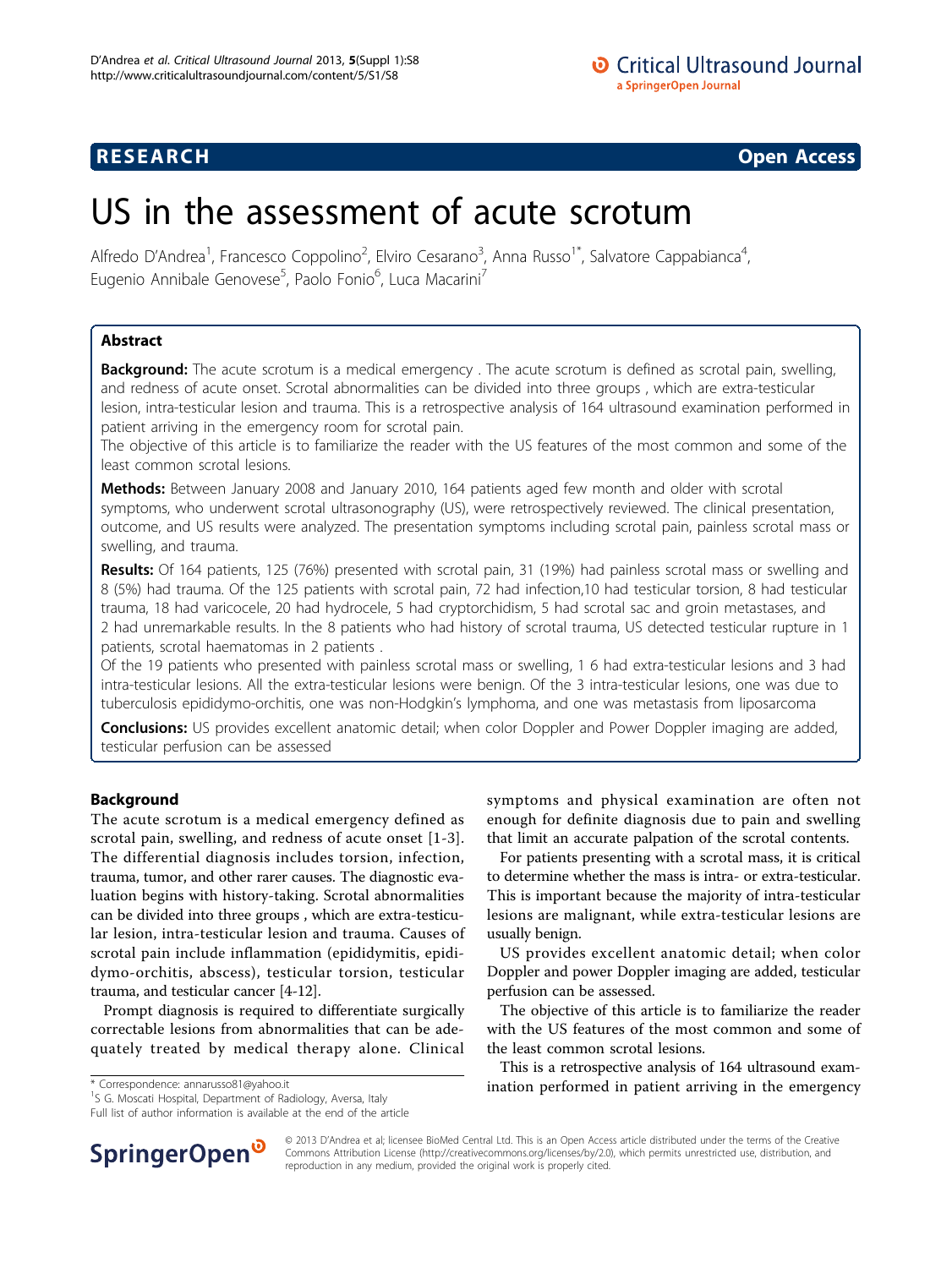room for scrotal pain. Between January 2008 and January 2010, 164 patients aged few month to 80 years with scrotal symptoms, who underwent scrotal ultrasonography (US), were retrospectively reviewed.

# Methods

Between January 2008 and January 2010, 164 patients aged few month and older with scrotal symptoms, who underwent scrotal ultrasonography (US), were retrospectively reviewed. The clinical presentation, outcome, and US results were analyzed. The presentation symptoms including scrotal pain, painless scrotal mass or swelling, and trauma.

The patients have performed an ultrasound examination positioned supine, and a rolled towel or sheet is placed between the legs to support the scrotum. The penis is displaced superiorly or super-laterally with a towel draped over it. Scanning is performed with a highfrequency (8–15-MHz) transducer in sequential sagittal and transverse planes.

In cases of marked scrotal enlargement, we used a lower frequency transducer. Scanning of both testes is performed in sagittal and transverse planes with size measurements. Transverse side-by-side images of both testes should be obtained for comparison of echo texture, skin thickness, and color Doppler flow pattern. The epididymis should be imaged on the long and short axes. Color and power Doppler imaging are used to detect flow within the scrotal structures and to confirm symmetric or abnormal flow patterns.

## Results and discussion

Of 164 patients, 125 (76%) presented with scrotal pain, 31 (19%) had painless scrotal mass or swelling and 8 (5%) had trauma. Of the 125 patients with scrotal pain, 72 had infection, 10 had testicular torsion, 8 had testicular trauma, 18 had varicocele, 20 had hydrocele, 5 had cryptorchidism, 5 had scrotal sac and groin metastases, and 2 had unremarkable results. In the 8 patients who had history of scrotal trauma, US detected testicular rupture in 1 patients, scrotal haematomas in 2 patients .

The patients with ruptured testes underwent operation of partial orchiectomy .

Of the 19 patients who presented with painless scrotal mass or swelling, 16had extra-testicular lesions and 3 had intra-testicular lesions. All the extra-testicular lesions were benign. Of the 3 intra-testicular lesions, one was due to tuberculosis epididymo-orchitis, one was non-Hodgkin's lymphoma, and one was metastasis from liposarcoma.

The acute scrotum is a medical emergency [[1,2\]](#page-5-0). The acute scrotum is defined as scrotal pain, swelling, and redness of acute onset. The differential diagnosis includes torsion, infection, trauma, tumor, and rarer causes. The diagnostic evaluation begins with history-taking.

The patient should be asked about the exact temporal course of events, the intensity of the pain, and, in particular, when the pain began and in the trauma what is the traumatic mechanism (blunt, penetrating, degloving, and electrical burn injuries to scrotal contents). Trauma often may result in hematoma, hydrocele, hematocele, testicular fracture, or testicular rupture.

If the patient is a very small child, this information can only be obtained from a parent. The physician must also ask any new systemic symptoms or diseases already known to be present [[1,2,13\]](#page-5-0), particularly local problems, such as an inguinal hernia. symptoms of hematologic disease and any newly arisen hematoma or petechiae should be asked about specifically. On physical examination, the scrotum should be inspected, and a brief general physical examination should be performed [[13](#page-5-0)]. The involved testis should be palpated, and its position, size, and tenderness (if any) should be noted in comparison to the other side. The testis and epididymis should be evaluated separately, if possible. Next, the inguinal canal and the abdomen are palpated, and the cremasteric reflex is tested. When a patient presents with scrotal trauma, a clinical assessment is made for acute scrotal pain, swelling, and bruising. The overlying skin is examined to determine the extent of its integrity and for sites of any entry and exit wounds. The testis and epididymis also are palpated, and a penile examination is performed by the clinician. After any necessary wound cultures, urinalysis, and urine cultures are performed, the patient undergoes imaging with US unless there is scrotal avulsion [\[14,15](#page-5-0)].

Scrotal abnormalities can be divided into three groups, which are extra-testicular lesion, intra-testicular lesion and trauma. Causes of scrotal pain include inflammation (epididymitis, epididymo-orchitis, abscess), testicular torsion, testicular trauma, and testicular cancer [\[5](#page-5-0)-[16](#page-5-0)].

Prompt diagnosis is required to differentiate surgically correctable lesions from abnormalities that can be adequately treated by medical therapy alone[\[17](#page-5-0)-[19\]](#page-5-0). Clinical symptoms and physical examination are often not enough for definite diagnosis due to pain and swelling that limit an accurate palpation of the scrotal contents [[9,10\]](#page-5-0). For patients presenting with a scrotal mass, it is critical to determine whether the mass is intra- or extra-testicular. This is important because the majority of intra-testicular lesions are malignant, while extra-testicular lesions are usually benign.

High resolution ultrasonography (US) combined with Colour Doppler ultrasonography (CDUS) has become the imaging modality of choice for evaluating scrotal diseases [[1](#page-5-0)]. US is helpful in differentiating extra- from intratesticular lesions [\[9,10](#page-5-0)]. Ultrasonography (US) is commonly performed for the assessment of scrotal abnormalities. It is ideal for the assessment of scrotal trauma, as it can be used for noninvasive evaluation of the scrotal contents, testicular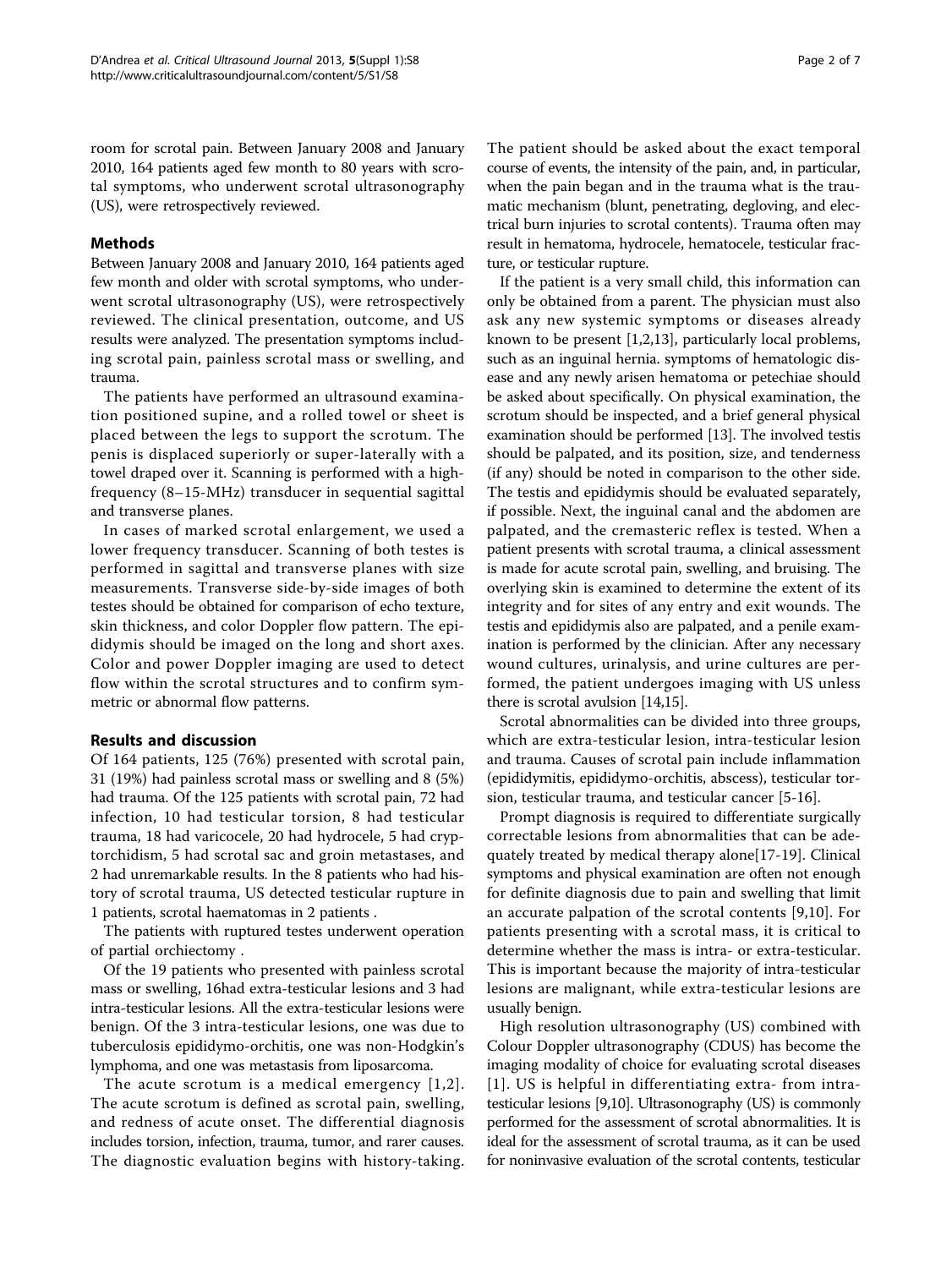integrity, and blood flow, as well as to visualize hematomas, other fluid collections, and foreign bodies.

We found 72 cases of epididymo-orchitis mean age 50.9. The most common cause of scrotal pain is infection, which was mostly found in middle-aged men. Epididymitis and orchitis are either viral or bacterial infections of the epididymis and testis. Bacterial infections are very rare in children, unlike in adults. The infection usually originates in the bladder or prostate gland, spreads through the vas deferens and the lymphatics of the spermatic cord to the epididymis, and finally reaches the testis, causing epididymo-orchitis. Isolated orchitis is very rare. The clinical spectrum ranges from mild tenderness to a severe febrile process. Bacterial epididymitis or epididymo-orchitis are the most common causes of scrotal pain in adults while torsion is more common in a younger age group [[9-11,16](#page-5-0)]. Gray-scale US findings of these lesions, including enlarged epididymis and/or testis with heterogeneous echogenicity, are overlapping but CDUS findings are different. The inflamed epididymis and testis have increased blood flow whereas testicular torsion has decreased blood flow. The epididymal head is the most affected region, and reactive hydrocele and wall thickening are frequently present. Increased size and, depending on the time of evolution, decreased, increased, or heterogeneous echogenicity of the affected organ are usually observed (Figure 1). The inflammation produces increased blood flow within the epididymis, testis, or both.

We found 10 patient with testicular torsion with mean age of 26 years. Six of these patients presented early, between 1 and 4 hours after the onset of pain. US gave correct diagnosis leading to prompt surgical correction and the testes were salvaged.

The other 4 patients came late, between 3 and 6 days after their symptoms appeared. Orchiectomy was performed after diagnosis of missed torsion. Testicular Page 3 of 7

torsion is a suddenly occurring rotation of a testis about its axis, resulting in twisting of the spermatic cord. The pain is acute and severe and may be accompanied by vomiting; shock-like symptoms are rare. Because the testicular parenchyma cannot tolerate ischemia for more than a short time, testicular torsion must be ruled out rapidly as the cause. Testicular torsion accounts for about 25% cases of acute scrotum, with an incidence of roughly 1 per 4000 young males per year. Testicular torsion, or twisting of the spermatic cord, implies first venous and later arterial flow obstruction. The extent of testicular ischemia will depend on the degree of twisting (180°–720°) and the duration of the torsion. Testicular salvage is more likely in patients treated within 4–6 hours after the onset of torsion. On the basis of the surgical findings, two types of testicular torsion are recognized: extra-vaginal and intravaginal. Extra-vaginal torsion is seen mainly in newborns and occurs prenatally in most cases [\[17,18](#page-5-0)]. The testis is usually necrotic at birth and the hemiscrotum is swollen and discolored. US findings vary, but complex hydrocele and calcification of the tunica albuginea are common. Intra-vaginal torsion can occur at any age but is more common in adolescents. A predisposing factor is the "bell clapper" deformity, in which the tunica vaginalis joins high on the spermatic cord, leaving the testis free to rotate. Differentiation between testicular torsion and epididymoorchitis is a clinical challenge, since scrotal pain, swelling, and redness or tenderness are clinical symptoms common to these two entities. The usual teaching is that pain in testicular torsion has a sudden onset, whereas in orchitis it is more gradual. In the early phases of torsion (1–3 hours), testicular echogenicity appears normal. With progression, enlargement of the affected testis and increased or heterogeneous echogenicity are common findings. Sonographic evaluation of the spermatic cord is an essential part of the examination. The point of cord twisting can be identified at



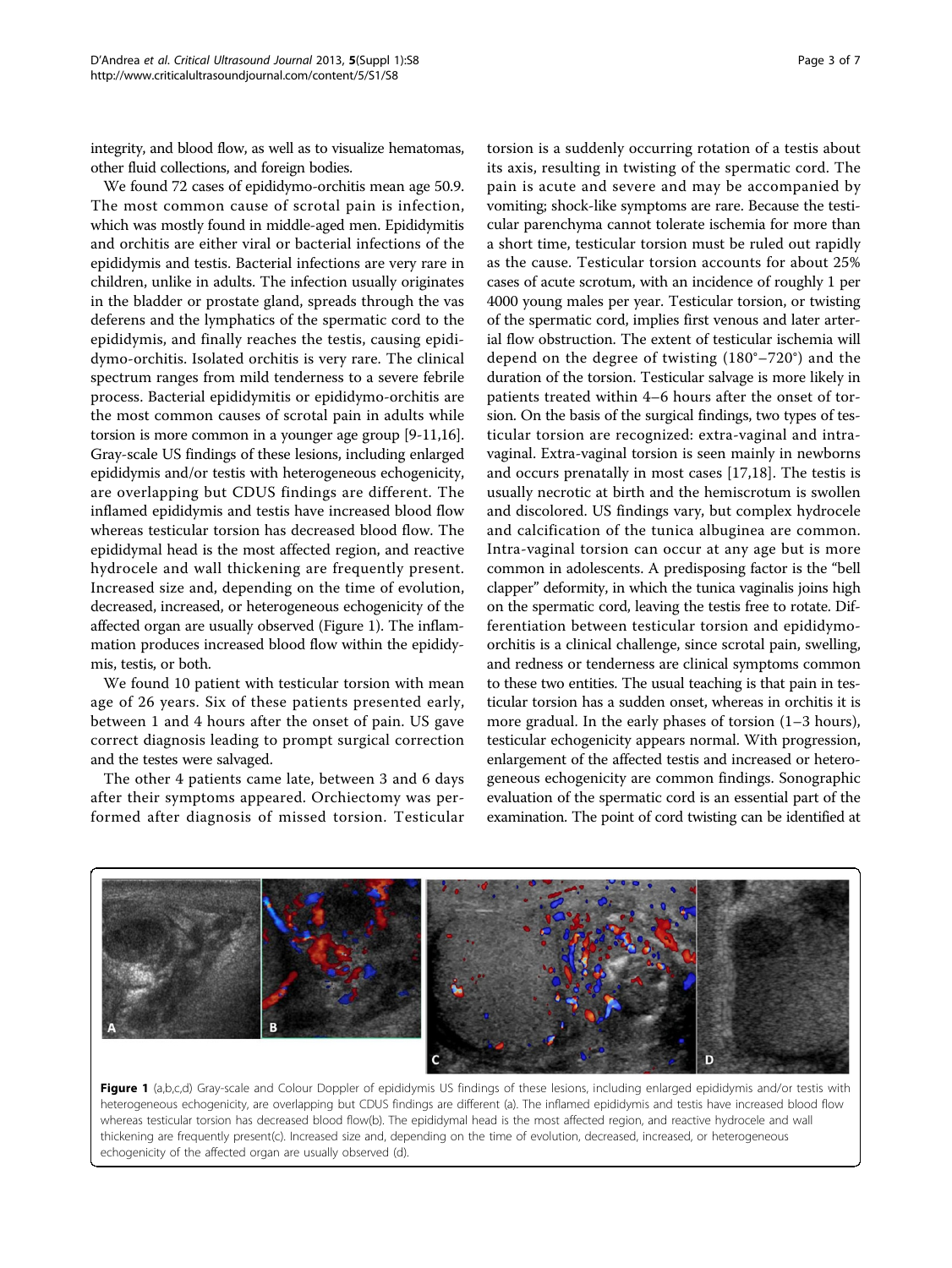the external inguinal orifice . The intra-scrotal portion of the edematous cord appears as a round, ovoid, or curled echogenic extra-testicular mass, with the epididymal head wrapped around it . The orientation of the testis, epididymis, and cord may be inverted [\[19-](#page-5-0)[22\]](#page-6-0). A definitive diagnosis of complete testicular torsion is made when blood flow is visualized on the normal side but is absent on the affected side .Incomplete torsion refers to cord twisting of less than 360°, in which some arterial flow persists in the affected testis (Figure 2). Meticulous comparison of the two testes by using transverse views is mandatory in these cases.

We found five patient with undescended testes (mean age 4,5). Failure of the intra-abdominal testes to descend into the scrotal sac is known as cryptorchidism. The cryptorchid testis may be located at any point along the descent route. The prevalence of this condition is 9.2%–30% in premature infants and 3.4%–5.8% in full-term infants [[23\]](#page-6-0). The testes originate within the retro-peritoneum and migrate downward through the internal inguinal ring, inguinal canal, and external inguinal ring to the scrotum. Sonography is useful only for identifying testes in the inguinal canal (the most frequent location) or the pre-scrotal region just beyond the external inguinal ring and should be the initial imaging procedure. The cryptorchid testis is usually smaller and isoechoic or hypoechoic relative to the normally located testis.

We found in our analysis 18 patient with varicocele (mean age 30.6).and 20 with hydrocele (mean age 40); 6 hydroceles in our study are associated with inflammatory process, 6 with testicular torsion, 5 with trauma, and 3 with tumor.

Varicocele involves abnormal dilatation of veins in the pampiniform plexus of the spermatic cord and is relatively common.

Most cases are idiopathic; varicoceles are found mainly in adolescents and young adults and are more frequent on the left side [[24\]](#page-6-0).At sonography, the dilated veins appear as tortuous, anechoic, tubular structures along the spermatic cord. On color and pulsed-wave Doppler images, venous flow is better demonstrated during the Valsalva maneuver. Varicocele may affect testicular growth; hence, testicular volumes should be systematically measured and asymmetries assessed with US.

Hydrocele, an abnormal collection of fluid between the visceral and parietal layers of the tunica vaginalis and/or along the spermatic cord, is the most common cause of painless scrotal swelling in children. In the normal scrotum, 1–2 mL of serous fluid may be observed in the potential tunica vaginalis cavity and should not be mistaken for hydrocele. Virtually all hydroceles are congenital in neonates and infants and associated with a patent processus vaginalis, which allows peritoneal fluid to enter the scrotal sac [[25](#page-6-0)]. Up to 50% of acquired hydroceles are due to trauma [[26\]](#page-6-0), and hydroceles may occur in up to 25% of patients with major trauma [[27\]](#page-6-0).

We found 5 inguinal hernia (middle age 26.7). Inguinalscrotal hernia is defined as the passage of intestinal loops and/or omentum into the scrotal cavity. The prevalence of inguinal hernia is higher in preterm neonates, especially at 32 weeks gestation ; in our experience two patient are three month [[28\]](#page-6-0). The hernia is more frequently located on the right side, since the right processus vaginalis closes later than the left [[29\]](#page-6-0). Physical examination is sufficient



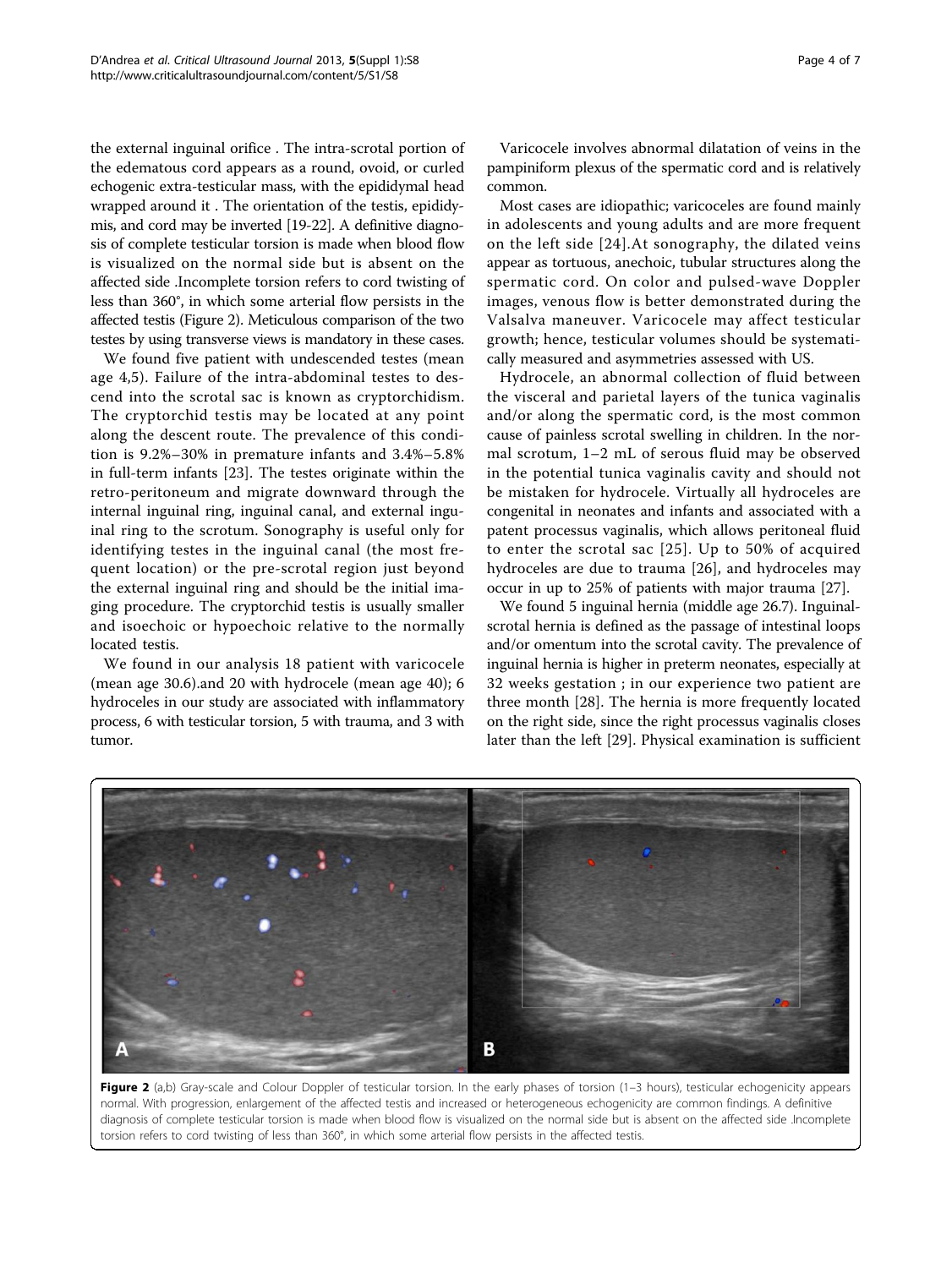<span id="page-4-0"></span>to enable diagnosis in most cases. Nevertheless, US examination (which has replaced plain radiography) is indicated in patients with inconclusive physical findings, in patients with acute scrotum, and to investigate contralateral involvement in patients in whom only a unilateral hernia is clinically evident [\[30\]](#page-6-0). At gray-scale US, the scrotum is partially occupied by one or more round structures containing air bubbles or fluid. The diagnosis of hernia is achieved by visualization of air bubble movement and/or intestinal peristalsis during the real-time examination. The herniated omentum is seen as a highly echogenic structure. Inguinal rings larger than 4 mm are an indication for prophylactic herniorrhaphy [[31-34\]](#page-6-0)).We routinely use color or power Doppler imaging in inguinal-scrotal hernia to investigate intestinal and testicular perfusion. We found

four patients with an akinetic dilated bowel loop (a sign of strangulation) and impaired testicular perfusion.

In the our study we analyzed 10 patient with trauma; 8 patients with blunt injuries (sporting activities and motocyclistic trauma) 5 associated with hematocele and 3 associated with hematoma; 2 patients with penetrating injuries (one of knives lesion, and one of animal bites). Blunt injuries are noninvasive injuries from high energy transferred during contact with a solid object (eg, from a kick to the groin). The main mechanism of injury in blunt trauma is crushing of the testis against the symphysis pubis or between the thighs. Penetrating injuries include wounds from sharp objects and missiles (eg, knives, bullets) as well as animal bites and injuries from self-mutilation.



Figure 3 Gray scale and Colour Doppler of testicular trauma. In this type of injury, US images also demonstrate poorly defined testicular margins and heterogeneous echotexture, with focal hyperechoic or hypoechoic areas in the testicular parenchyma corresponding to areas of hemorrhage or infarction . Color and duplex Doppler images may show decreased flow or no flow.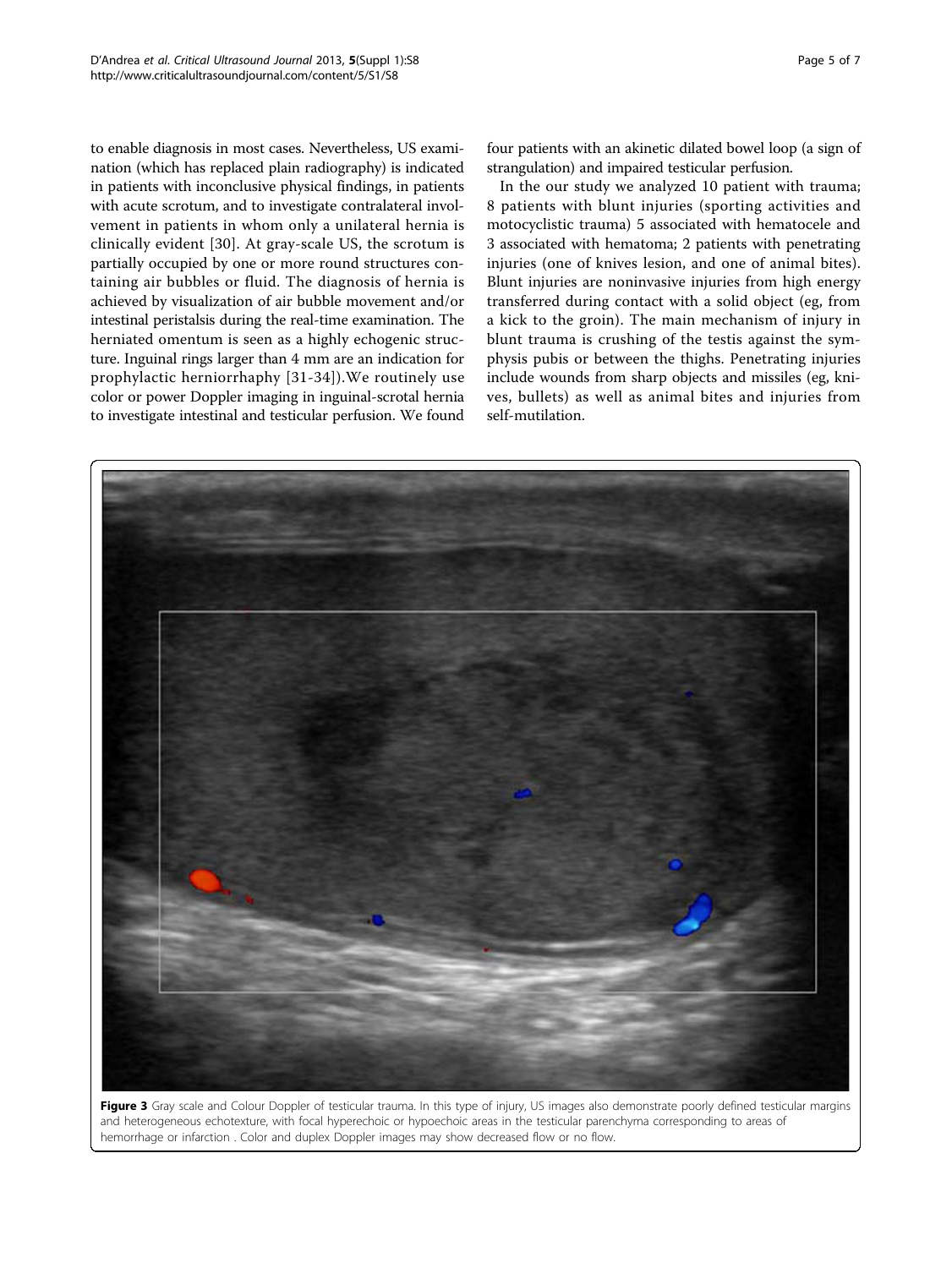<span id="page-5-0"></span>Hematoceles is similar to hydroceles, hematoceles are complex collections that separate the visceral and parietal layers of the tunica vaginalis. Like hematomas, they are acutely echogenic and become more complex and more hypoechoic with age. Subacute and chronic hematoceles may contain fluid-fluid levels or low-level internal echoes. Hematomas may occur in intra-testicular locations or in extra-testicular soft tissues such as the scrotal wall or epididymis. The lesions are usually focal, may be multiple, and may be hyperechoic (in acute bleeding) or hypoechoic (as the hemorrhage ages) and lack vascularity . The fluid in a complex hematoma may be heterogeneous. Hematomas of the scrotal wall may appear as focal thickening of the wall or as fluid collections within the wall.

A testicular fracture appears as a linear hypoechoic band that extends across the testicular parenchyma and represents a break in the normal testicular architecture. The overall contour remains smooth, as the testicular shape and the tunica albuginea are maintained. Doppler imaging is used to determine vascular integrity.Testicular fractures are treated conservatively if normal flow is identified. If flow is absent, emergent surgery is indicated, as this finding represents ischemia [[35,36\]](#page-6-0).

In testicular rupture, there is hemorrhage and extrusion of testicular contents into the scrotal sac [[37](#page-6-0)]. Discontinuity of the echogenic tunica albuginea is indicative of testicular rupture and necessitates emergent surgery. In this type of injury, US images also demonstrate poorly defined testicular margins and heterogeneous echotexture, with focal hyperechoic or hypoechoic areas in the testicular parenchyma corresponding to areas of hemorrhage or infarction [[38,39\]](#page-6-0). Associated findings may include scrotal wall thickening and hematocele. Color and duplex Doppler images may show decreased flow or no flow (Figure [3](#page-4-0)).

# Conclusions

Ultrasonography b-mode and colour Doppler ultrasonography has become the imaging modality of choice for evaluating acute scrotal diseases in emergency room. Ultrasound, is a valid method for the study and for the immediate diagnosis in the emergency room of these pathologies.

#### Competing interests

The authors declare that they have no competing interests.

#### Declarations

This article has been published as part of Critical Ultrasound Journal Volume 5 Supplement 1, 2013: Topics in emergency abdominal ultrasonography. The full contents of the supplement are available online at [http://www.](http://www.criticalultrasoundjournal.com/supplements/5/S1) [criticalultrasoundjournal.com/supplements/5/S1](http://www.criticalultrasoundjournal.com/supplements/5/S1). Publication of this supplement has been funded by the University of Molise, University of Siena, University of Cagliari, University of Ferrara and University of Turin.

#### Author details

<sup>1</sup>S G. Moscati Hospital, Department of Radiology, Aversa, Italy. <sup>2</sup>University of Palermo, Department of Radiology, Palermo, Italy. <sup>3</sup>Radiology Section. Health<br>service. Navy Command of Brindisi, Brindisi, Italy. <sup>4</sup>Second University of Naples, Department of Clinical and Experimental Internistic F. Magrassi, Naples, Italy. <sup>5</sup>University of Cagliari, Department of Radiology, Cagliari, Italy.<br><sup>6</sup>Institute of Diagnostic and Interventional Badiology, University of Turin. <sup>6</sup>Institute of Diagnostic and Interventional Radiology, University of Turin, Turin Italy. <sup>7</sup>Department of Radiology, University of Foggia, Foggia, Italy.

#### Published: 15 July 2013

### References

- 1. McAndrew HF, Pemberton R, Kikiros CS, Gollow I: The incidence and investigation of acute scrotal problems in children. Pediatr Surg Int 2002, 18:435-437.
- 2. Nelson CP, Williams JF, Bloom DA: The cremasteric reflex: a useful but imperfect sign in testicular torsion. *J Pediatr Surg 2003*, 38:1248-1293.
- 3. Günther P, Rübben I: The acute scrotum in childhood and adolescence. Dtsch Arztebl Int 2012, 109(25):449-57, quiz 458. doi: 10.3238/ arztebl.2012.0449. Epub 2012 Jun 22.
- 4. Thinyu S, Muttarak M: Role of ultrasonography in diagnosis of scrotal disorders: a review of 110 cases. Biomed Imaging Interv J 2009, 5(1):e2, doi: 10.2349/biij.5.1.e2. Epub 2009 Jan 1.
- 5. Dogra VS, Gottlieb RH, Oka M, et al: Sonography of the scrotum. Radiology 2003, 227(1):18-36.
- 6. Vitale M, Zeppa P, Esposito I, Esposito S: Infected lesions of diabetic foot. Infez Med 2012, 20(Suppl 1):14-19, Review. Italian.
- 7. Rebonato A, D'Andrea A, Scialpi M: Painless but problematic. Imaging modalities were useful in the diagnosis and treatment of an unusual tumor. Am J Obstet Gynecol 2013, 208(3):237.e1-e2.
- 8. Esposito F, Di Serafino M, Sgambati P, Mercogliano F, Tarantino L Vallone G, Oresta P: Ultrasound contrast media in paediatric patients: is it an off-label use? Regulatory requirements and radiologist's liability. Radiol Med 2012, 117(1):148-159.
- 9. Muttarak M: Anatomy and disease of the scrotum. In The Asian-Oceanian Textbook of Radiology. Singapore: TTG Asia Media;Peh WCG, Hiramatsu Y 2003:809-821.
- 10. Blaivas M, Brannam L: Testicular ultrasound. Emerg Med Clin North Am 2004, 22(3):723-748, ix.
- 11. Muttarak M, Lojanapiwat B: The painful scrotum: an ultrasonographical approach to diagnosis. Singapore Med J 2005, 46(7):352-357, quiz 358.
- 12. Dogra V, Bhatt S: Acute painful scrotum. Radiol Clin North Am 2004, 42(2):349-63.
- 13. Hormann M, Balassy C, Philipp MO, Pumberger W: Imaging of the acute scrotum in children. Fur Radiol 2004, 14:974-983.
- 14. Mevorach RA: Scrotal trauma., WebMD Website.http://www.emedicine. com/med/topic2857.htm. Published April 15, 2002. Accessed August 21,2006.
- 15. Deurdulian C, Mittelstaedt CA, Chong WK, Fielding JR: US of acute scrotal trauma: optimal technique, imaging findings, and management. Radiographics 2007, 27(2):357-369.
- 16. Dogra V, Bhatt S: Acute painful scrotum. Radiol Clin North Am 2004, 42(2):349-63.
- 17. Pinto A, Caranci F, Romano L, Carrafiello G, Fonio P, Brunese L: Learning from errors in radiology: a comprehensive review. Semin Ultrasound CT MR 2012, 33(4):379-382.
- 18. Reginelli A, Mandato Y, Cavaliere C, Pizza NL, Russo A, Cappabianca S, Brunese L, Rotondo A, Grassi R: Three-dimensional anal endosonography in depicting anal-canal anatomy. Radiol Med 2012, 117(5):759-771.
- 19. Niccoli-Asabella A, Altini C, Notaristefano A, Merenda N, Altieri ML, Stabilelanora AA, Fanelli M, Rubini G: A retrospective study comparing contrastenhanced computed tomography with 18F-FDG-PET/CT in the early follow-up of patients with retroperitoneal sarcomas. Nucl Med Commun 2013, 34(1):32-39.
- 20. Deurdulian C, Mittelstaedt CA, Chong WK, Fielding JR: US of acute scrotal trauma: optimal technique, imaging findings, and management. Radiographics 2007, 27(2):357-369.
- 21. Brown SM, Casillas VJ, Montalvo BM, Albores-Saavedra J: Intrauterine spermatic cord torsion in the newborn: sonographic and pathologic correlation. Radiology 1990, 177:755-757.